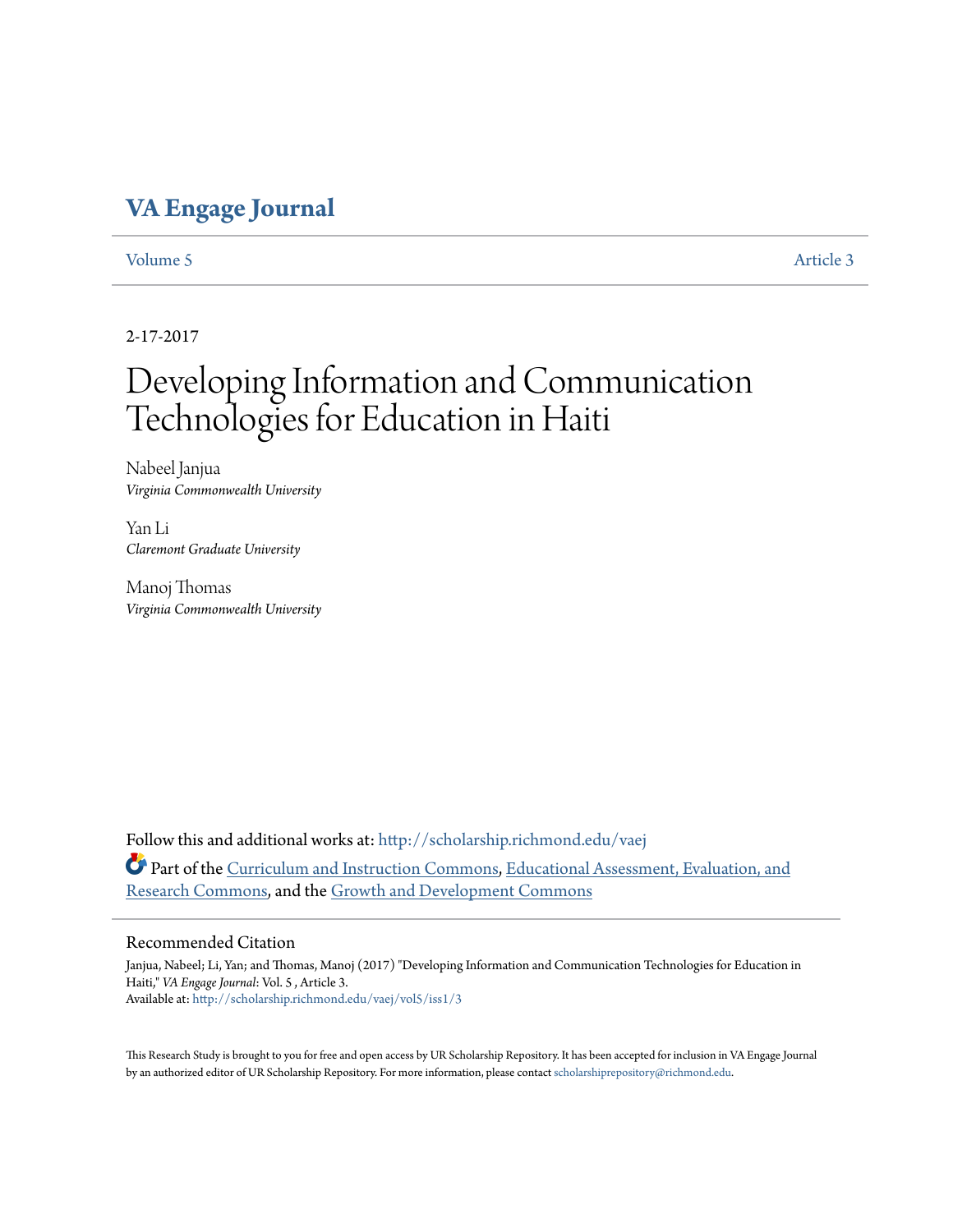## Developing Information and Communication Technologies for Education in Haiti

**Cover Page Footnote** Nabeel Janjua, Manoj Thomas, Yan Li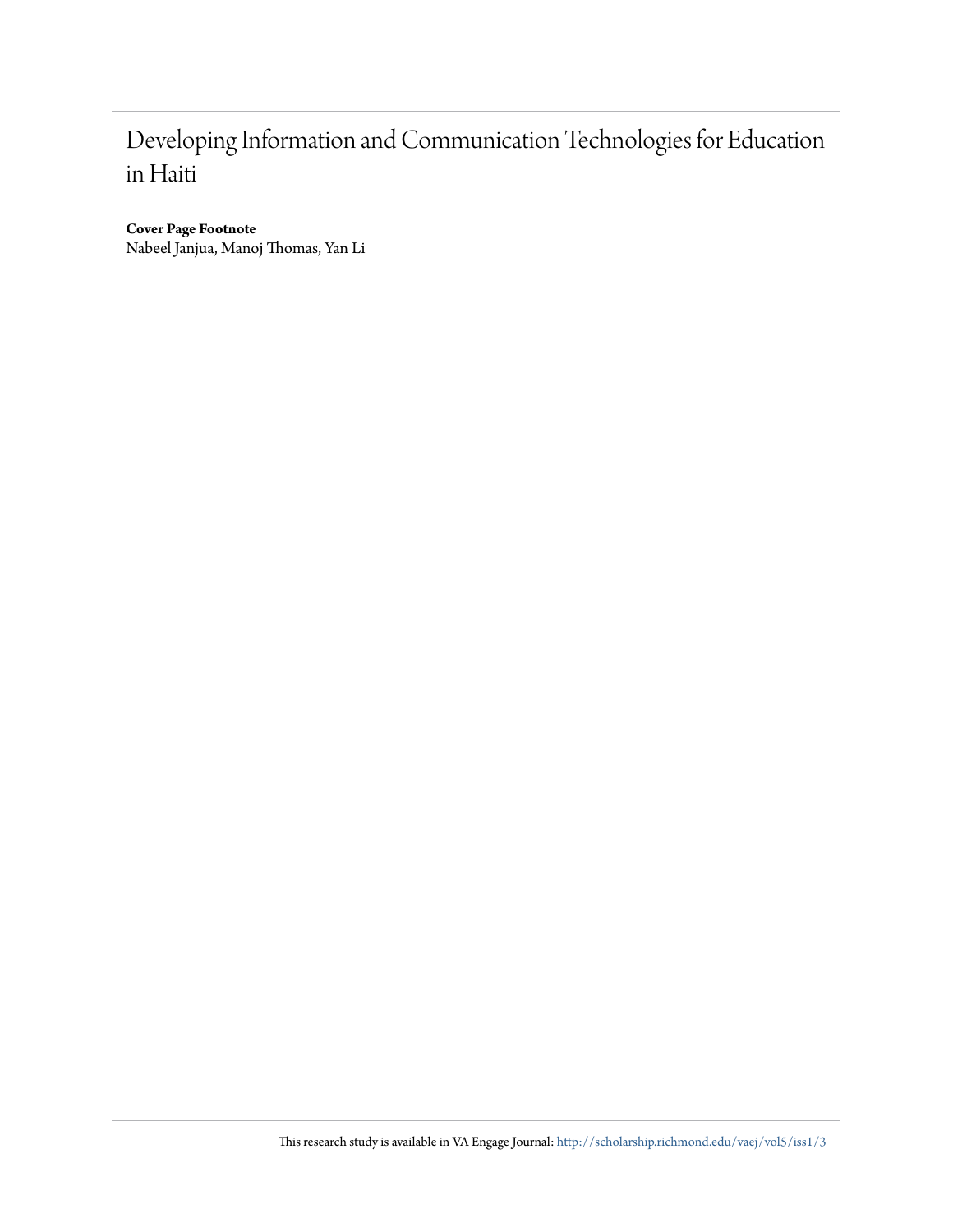#### Developing Information and Communication Technologies

#### for Education in Haiti

### I. Introduction

Over the past few decades much of the world has continued to experience economic development largely due to rapid growth in technology. Despite this progress, there are still areas that remain untouched by advanced technologies. As developed countries pave their way into the future, the gap between developed and developing countries continues to widen.

Technological literacy is extremely important in all aspects of today's society (Blake, 2015). It is what allows for businesses to flourish, communication to take place, and knowledge to be attained. It is a critical skill to have, but many people do not have the opportunity to acquire technological proficiency due to poverty or lack of infrastructure (Blake, 2015). For this reason, developing countries continually struggle to keep up with the global economy.

Haiti is the poorest country in the Western Hemisphere and one of the poorest nations in the world with 80% of the population living under the poverty line and 54% in abject poverty (CIA, 2013). Many Haitians have no clean running water, about 21% have access to electricity, and almost 50% of the country is illiterate (The World Bank, 2012). The intense levels of poverty have resulted in lack of investment in human capital and a lack of educational infrastructure. Grade repetition rates are high which has led to over-aged students (67% of children are over-aged in  $1<sup>st</sup>$  grade and 91% by the 6<sup>th</sup> grade) in already overcrowded classrooms (Suzata, 2011). The quality of education is unsatisfactory due to under-qualified and unqualified teachers, a lack of resources, and limited learning materials. With little access to computing resources and digital information content, young Haitians are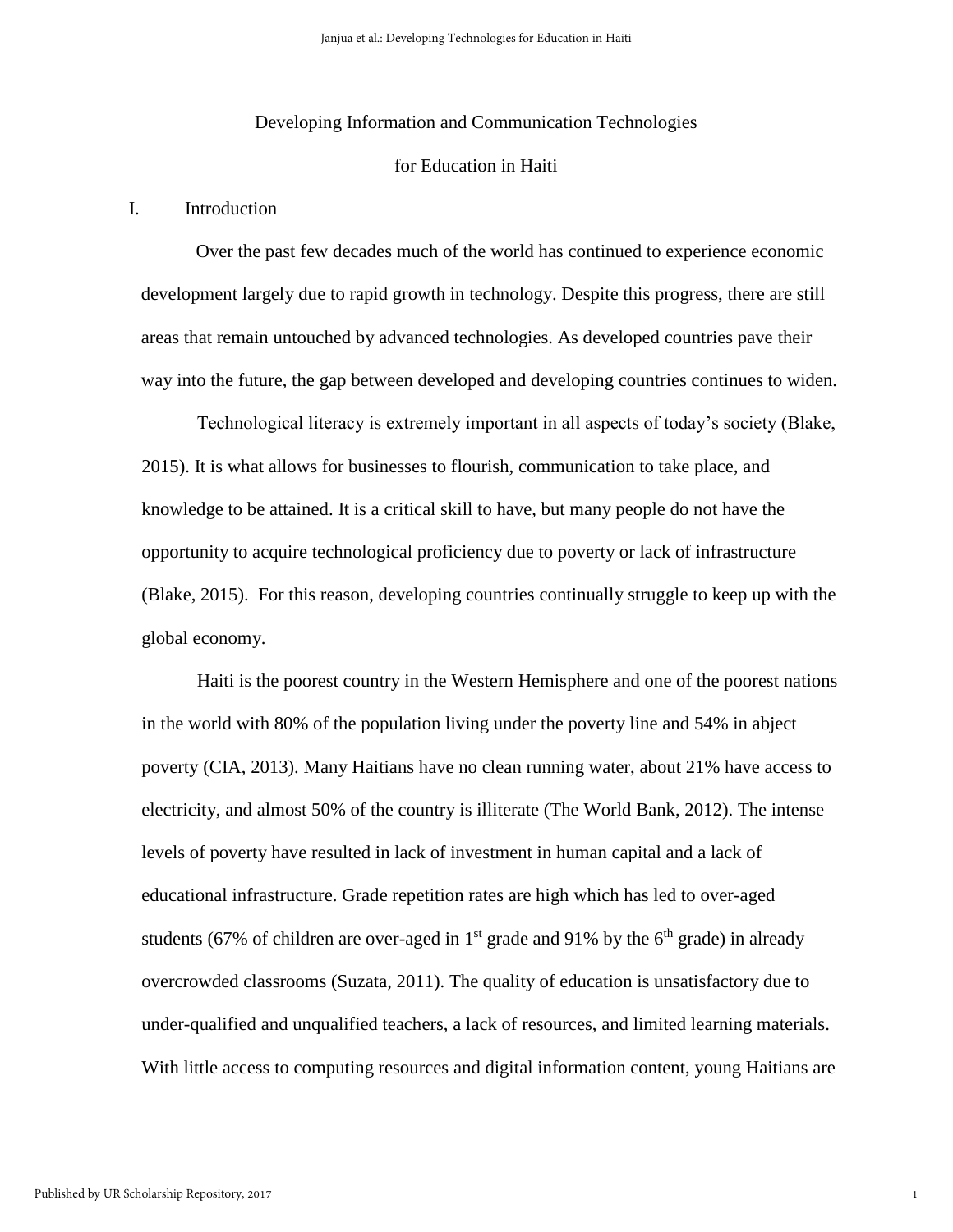unable to develop the technological literacy and familiarity required to participate in today's digital economy (Thomas & Li, 2015).

The Information and Communication Technologies for Education (ICTE) initiative in Haiti is a "Project of Hope". ICTE focuses on providing developing countries with resources and technologies to enhance computer familiarity and literacy. In countries like Haiti, ICTE can facilitate the acquisition of basic technological skills, while simultaneously contributing to poverty reduction and human development (Thomas & Li, 2015). In order for Haiti to succeed in the 21st century, students, young adults, and teachers need to develop technological skills and knowledge. Developing technological literacy and computer familiarity will help young Haitians participate in the digital economy and/or obtain jobs (Thomas & Li, 2015).

#### II. Research Questions

The Haiti ICTE research project aims to address the challenges of fostering computer literacy in Haiti. Three research questions are addressed in this research:

- 1. How can ICTE facilitate technological access, computer familiarity, and information literacy among students, young adults, and schoolteachers?
- 2. What training solutions can be developed to assist young Haitians to learn basic computing knowledge and attain technology familiarity?
- 3. How can ICTE evaluate solutions for their suitability in achieving educational goals in the Hinche province of Haiti?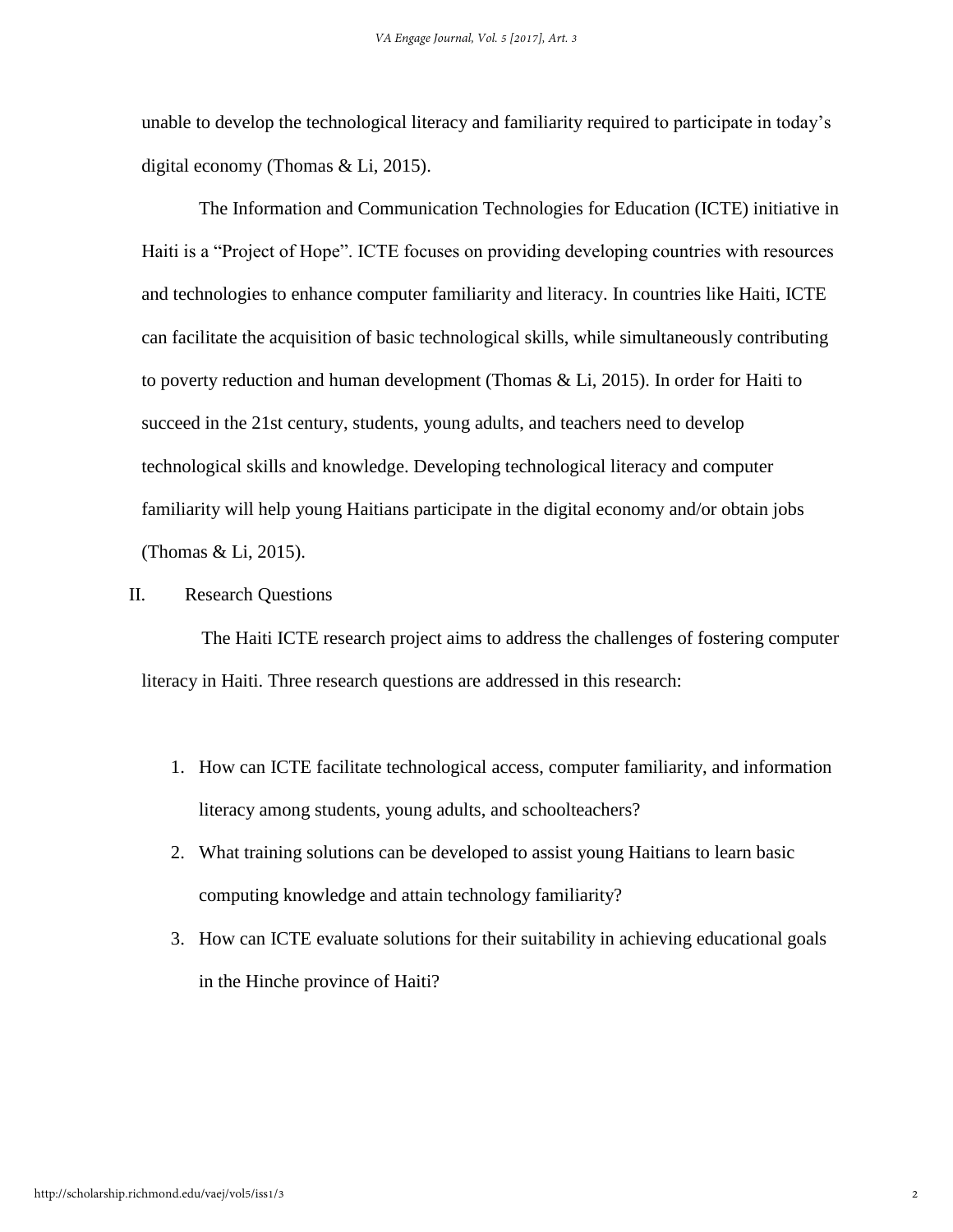#### III. Research Methods

The two research methods used consisted of design science and mixed methods. A design science methodology focuses on developing an artifact with the intention of improving it. The design science approach enabled the development and refinement of three ICTE artifacts: computer on a stick (COS), Internet in a Box (IIAB), and software tutorials. The mixed methods approach involved both qualitative and quantitative data. The qualitative data was collected through visual comprehension and discussion with students and teachers. The quantitative data was collected through a questionnaire survey given to both students and teachers after each training session.

This study was reviewed and approved by an institutional review board. Participants were aware that personal information was concealed from anyone outside the study. Informed consent was gathered from the participants by signing their names on the survey.

Over the duration of 5 days (14th – 18th March, 2016), nine training sessions were conducted (each lasting approximately 3 hours) with 232 participants and a translator. Participants included students and teachers from secondary schools and colleges. The secondary schools consisted of students from grade levels of  $3$ èm (10<sup>th</sup> year),  $2$ èm (11<sup>th</sup> year), Reto ( $12<sup>th</sup>$  year), and Philo ( $13<sup>th</sup>$  year). College participant included students from years one, two, and three of teacher training colleges. Teachers had experience teaching in both secondary schools and teacher training colleges. Training sessions took place in two school computer labs with desktop and laptop computers present. Students from various schools came from all over the country to participate in our sessions. For all sessions, there were not enough available computers for the number of students participating. Each session consisted of 30-40 participants. The lack of computers/laptops resulted in two or three users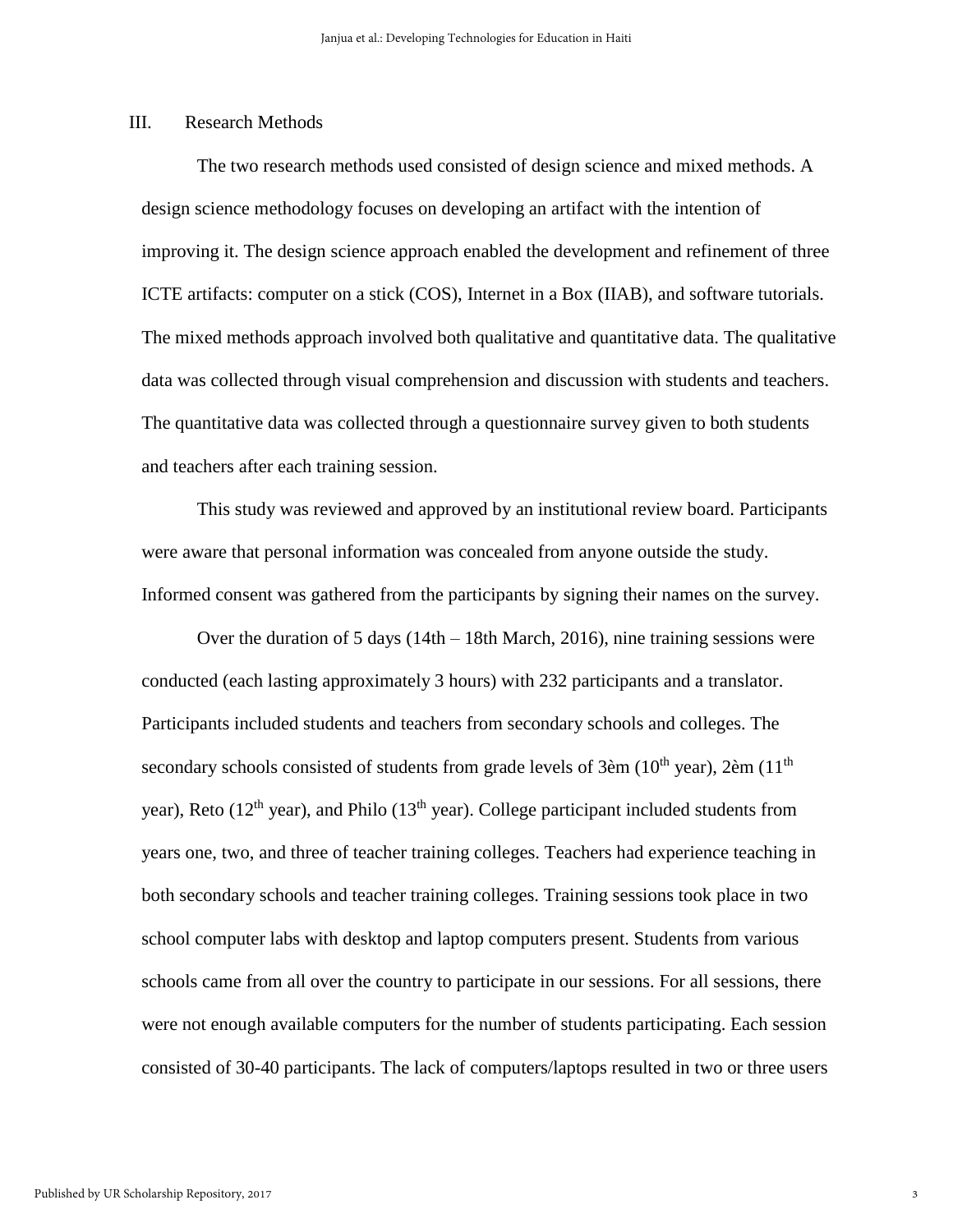having to share one computer. Surveys were issued after each 3-hour training session to students and teachers. Both the teachers and students received the same surveys. The surveys focused on the availability and familiarity with technology, how ICTE could help participants on a daily basis, and what value the artifacts brought to the learning experience.

In order to develop a sustainable computing platform for laptops, the open source Edubuntu Linux system and software were used. The platform provides educational software bundled by different grade levels. This educational software involves different applications that specialize in subjects such as math, science, history, astronomy, etc. Since Haitian Creole is not an available language option in Edubuntu, the computers were configured with the French language setting, the typologically closest language to Haitian Creole. This allowed for students and teachers to become familiar with the technology while also learning through the applications without needing an Internet connection.

To prevent intentional or unintentional damage to the operating system and software environment, Dafturn Ofris was used (Figure 1). Dafturn Ofris is an open source software which freezes the computer prior to its deployment. The Dafturn Ofris configuration will allow students to log on and use laptops without impacting the computer configuration and application settings. Many new computer users accidently change the default settings on computers when discovering how to use them. This software would reset those settings every time the computer is restarted or shut down. The Deepfreeze software used on Virginia Commonwealth University library computers is an example of how these computers operate.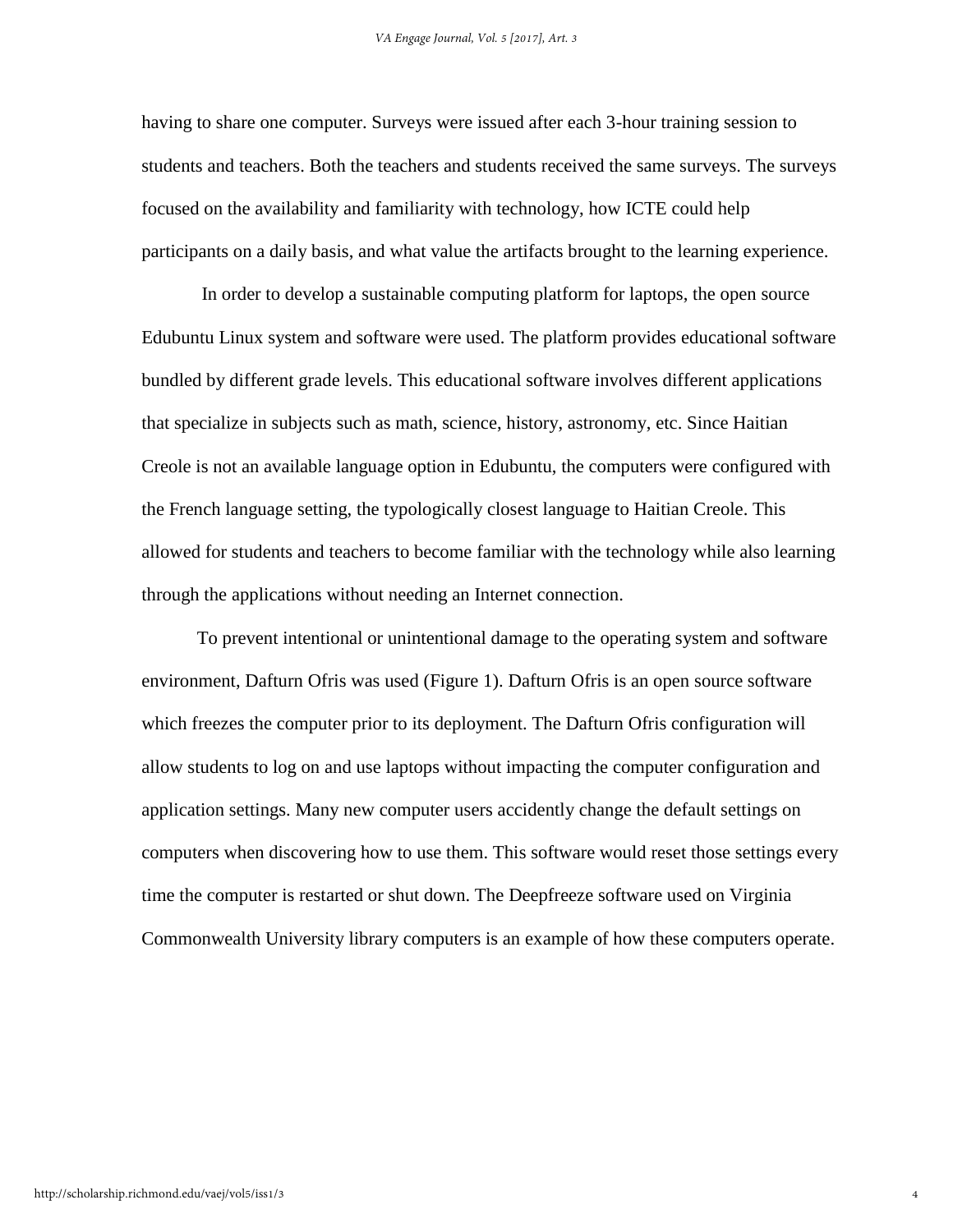

The three artifact solutions consisted of COS, IIAB, and software tutorials. COS utilizes the Sugar on Stick operating system specifically designed for primary grade students. This enables for students to have the operating system on a flash drive and use it whenever they have access to a computer. For young adults and teachers, the Edubuntu operating system with persistent storage capability was provided on the COS. IIAB consolidates approximately a terabyte of free information on an external hard drive that can be connected to workstations using local area network (LAN) or via wireless (Figure 2). It provides access to 5000 hours of Khan Academy instructional videos, Wikipedia in French and Creole, 40,000 e-books, detailed world map zoomable to street level, and a repository of open source educational software. The IIAB provides students and teachers with a plethora of knowledge and information in various subjects without requiring an internet connection. The software tutorials focus on computer literacy and familiarity.

The general assumption was that the skill levels of the participants would be wide and varied. Prior to the trip, there was uncertainty about which computer operating systems were being used in Haiti. Preparation for both Windows and Linux computers were prepared. This preparation involved the use of tutorials consisting of step by step directions with visual representation.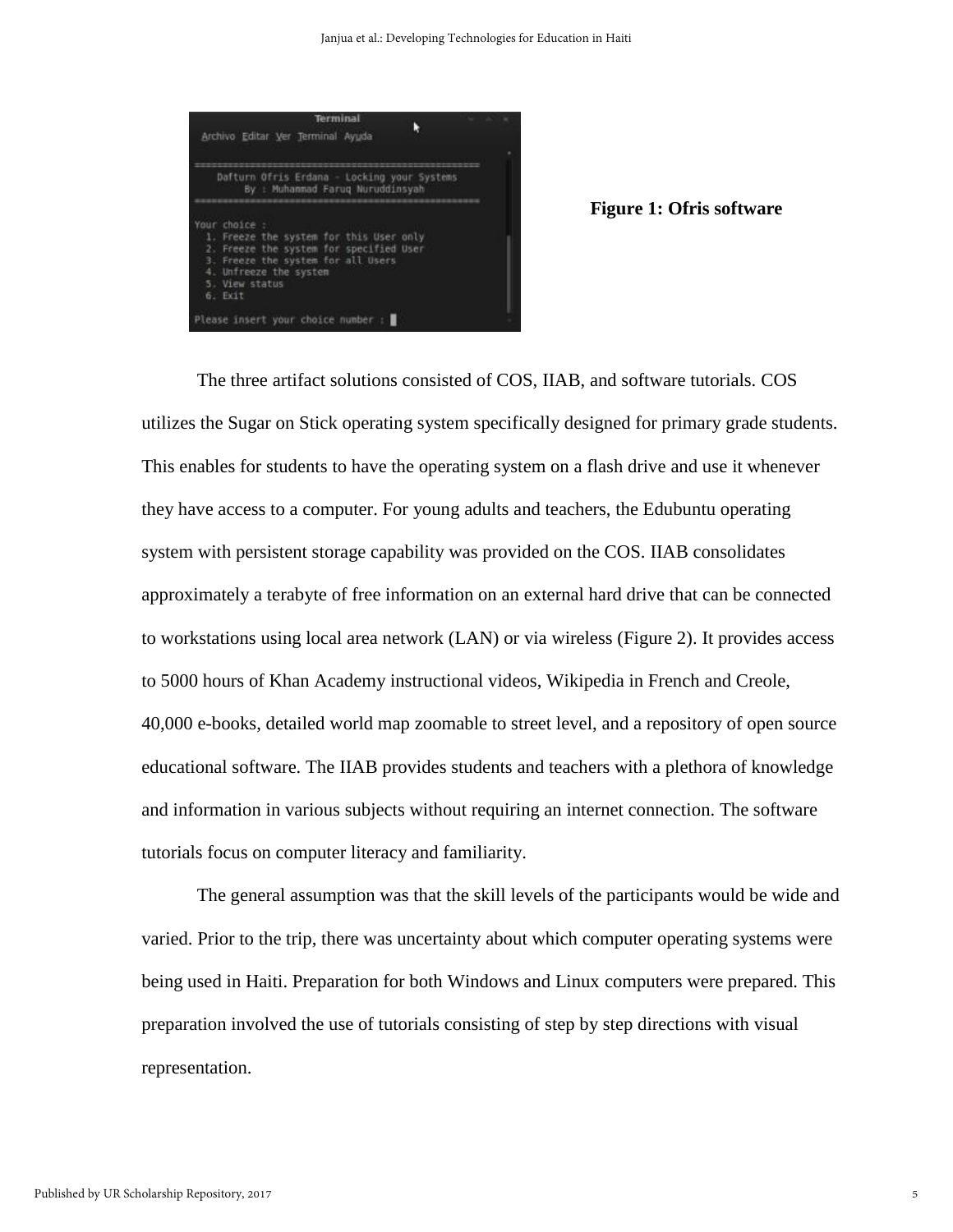- 1. Microsoft: Word, Paint, Calculator, Solitaire
- 2. Linux: TuxMath, TuxPaint, Geography, Calculator, Libreoffice

The tutorials ranged from  $9 - 25$  pages with screenshots. They were translated into Haitian Creole and developed in such a way that a user could follow along even in the absence of a trainer. There were 200 copies of each tutorial.

The instrument Census and Survey Processing System (CSPro) 6, an open source software distributed by the United States Census Bureau for entering, editing, and tabulating survey data collected questionnaire data. The survey (Figure 3) was used to gather information about participants such as demographic data (age, sex, school, year), amount of exposure to technology (time spent on internet, computers, smartphones, and tablets), what participants' think about ICTE, how much they use ICTE, and how the research can improve participants experience with ICTE. Data analysis and visualization functions of CSPro 6 are currently being used for the quantitative analysis of the survey data.

| 市 knowledge<br>$-1$ |                                                                                       | $H = C$ $R +$ abuntu screenul Q | - 0 |
|---------------------|---------------------------------------------------------------------------------------|---------------------------------|-----|
|                     | Most Visited + $\bigcirc$ Getting Started $\Box$ PCUES $\Box$ Read Later $\mathbb{Q}$ |                                 |     |
|                     | Internet-in-a-Box                                                                     |                                 |     |
|                     | @ UniterClassroction                                                                  |                                 |     |
|                     | Wikipedia                                                                             | $\omega$ $\Theta$               |     |
|                     | <b>Books</b>                                                                          | $\mathbf{u}$ $\mathbf{0}$       |     |
|                     | Maps                                                                                  | 10                              |     |
|                     | Video                                                                                 | O                               |     |
|                     | Software                                                                              | O                               |     |
|                     | Settings                                                                              | O                               |     |

**Figure 2: Internet- in-a-box**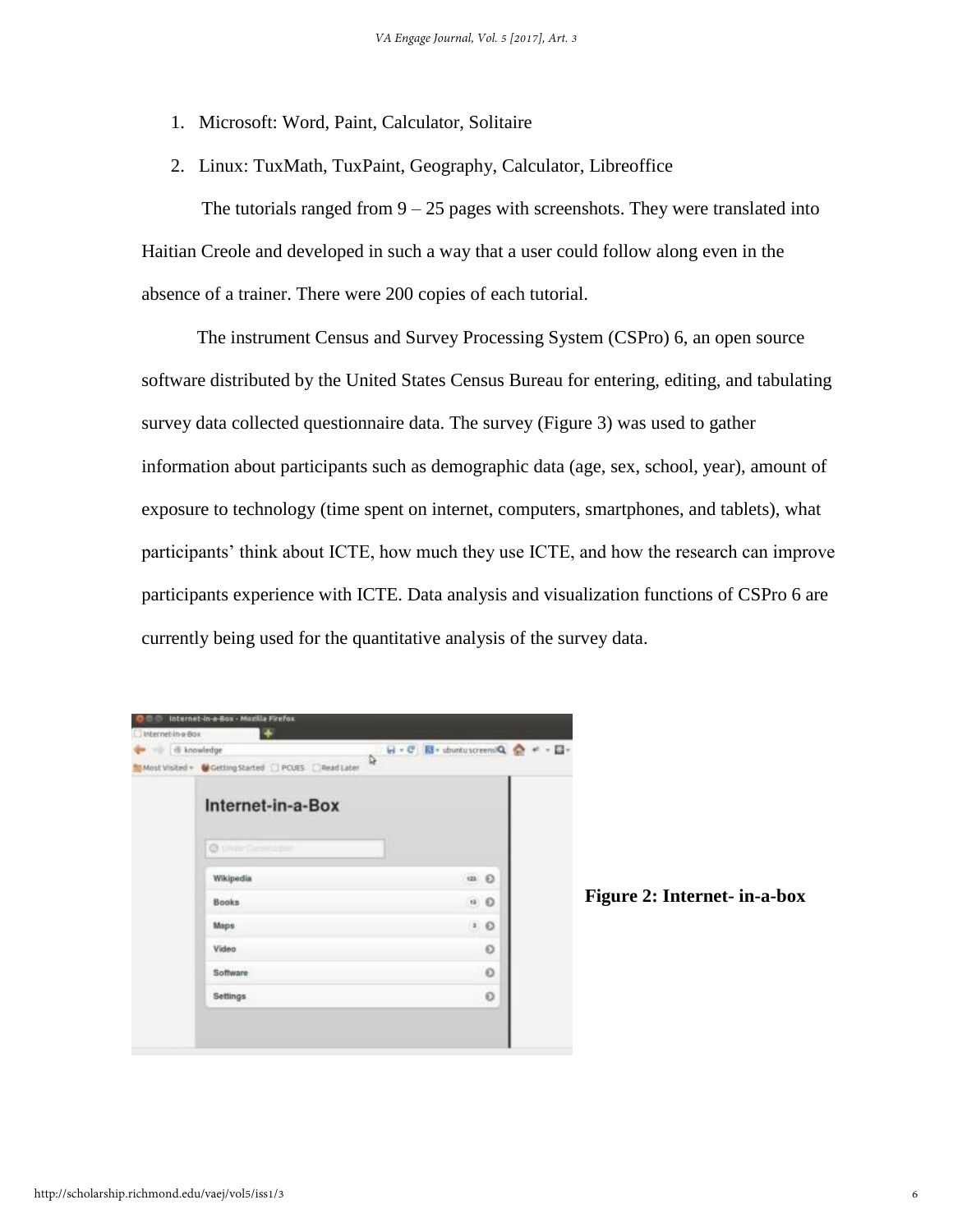

 **Figure 3: Survey on CS Pro** 

#### IV. Results

Two forms of results were collected: qualitative and quantitative. Table 1 shows the descriptive statistics of the survey respondents. The missing values are associated with students and teachers who left fields blank when taking the survey. Additional survey responses are still being analyzed. Qualitative results were gathered through observations of the learning environment and discussions with teachers and students. Observations of the learning environment was consistent throughout due to training done in only two schools. Discussions with teachers and students brought about the same problems regardless of the training session or school. The qualitative results consisted of infrastructural and informational barriers, such as lack of Internet connectivity, lack of skilled manpower, lack of digital educational content, and inconsistent electrical supply. This was expressed by nearly all teachers when they were asked what obstacles they faced on a daily basis. These qualitative limitations paired with inadequately trained teachers and limited financial resources for ICTE deployment created huge obstacles in fostering technological familiarity and digital literacy. Researchers were unable to deploy COS and IIAB in the present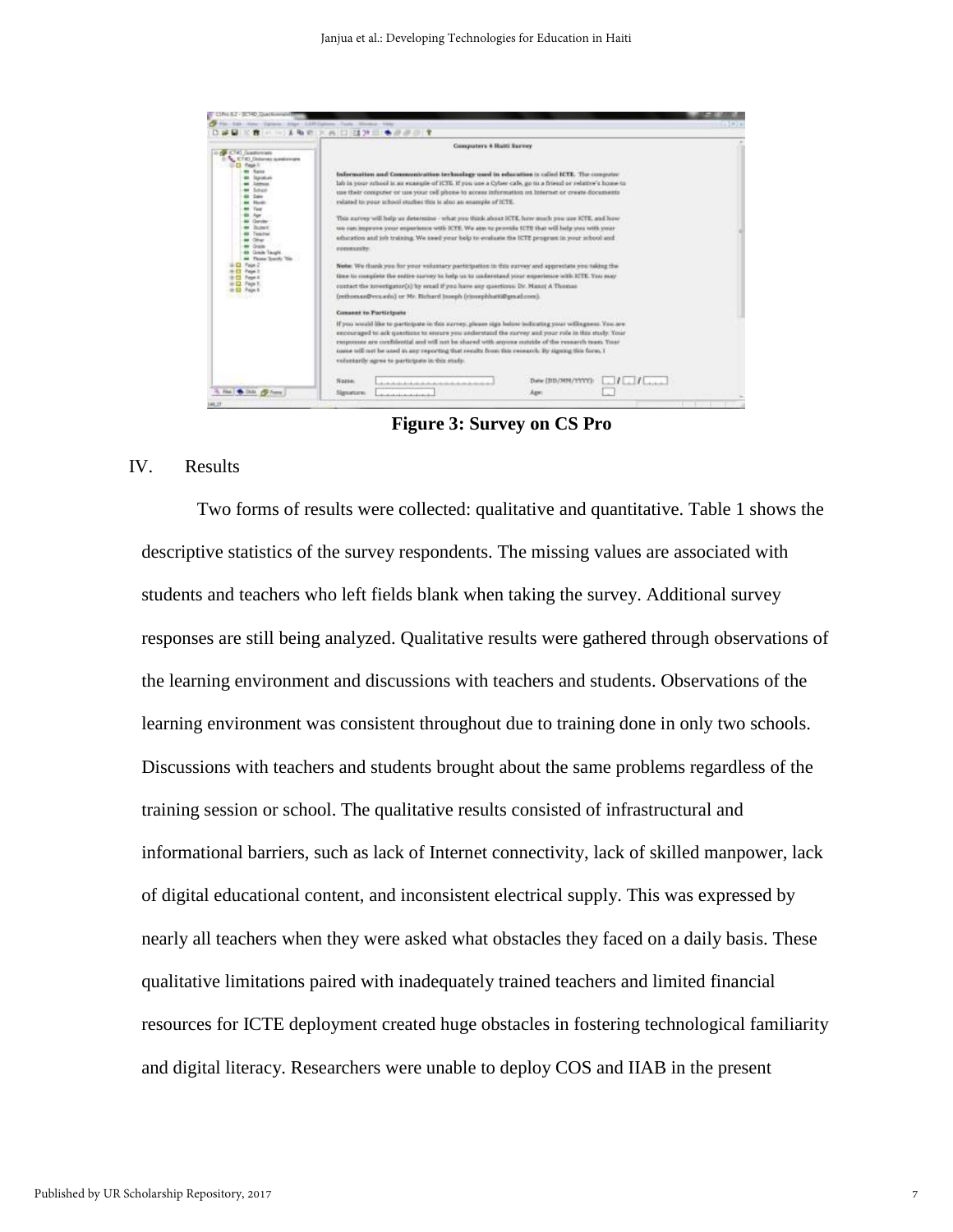environment. However, to correct for this deficiency, there existed a multipoint server, which allowed monitors to run individual operating systems using only one computer. There was also a projector that allowed for students to witness step-by-step instructions and follow on their own computers. This allowed for a user-friendly environment in which both teachers and students were on the same page.

|                       | Secondary         | College <sup>[1]</sup> | Teachers <sup>[1]</sup> | Missing values<br>$\Box$ |
|-----------------------|-------------------|------------------------|-------------------------|--------------------------|
|                       | school $^\square$ |                        |                         |                          |
| Gender: Female        |                   |                        | $\overline{7}$          |                          |
|                       | $46\,$            | 33                     |                         | 18                       |
| Male                  | 45                | 42                     | 21                      | 16                       |
| Other                 | $\mathbf 1$       | 3                      | $\boldsymbol{0}$        | $\boldsymbol{0}$         |
| Age: $<15$            | $\boldsymbol{0}$  | $\boldsymbol{0}$       | $\boldsymbol{0}$        |                          |
| $15 - 25$             | $75\,$            | $28\,$                 | $\overline{2}$          |                          |
| $26 - 35$             | $\overline{4}$    | $\overline{4}$         | 17                      |                          |
| $36 - 45$             | 3                 | $\overline{2}$         | $\tau$                  |                          |
| $>45$                 | $\boldsymbol{0}$  | $\boldsymbol{0}$       | $\overline{2}$          |                          |
| Missing values $\Box$ | $10\,$            | 44                     | $\boldsymbol{0}$        |                          |

### **Table 1: Descriptive Statistics**

 $\Box$ Secondary school indicates respondents from 3èm, 2èm, Reto, and Philo

 $\Box$  College indicates respondents from year 1, year 2, and year 3 of teacher training college.

 $\Box$  Teachers indicates respondents teaching in secondary schools and teacher training college.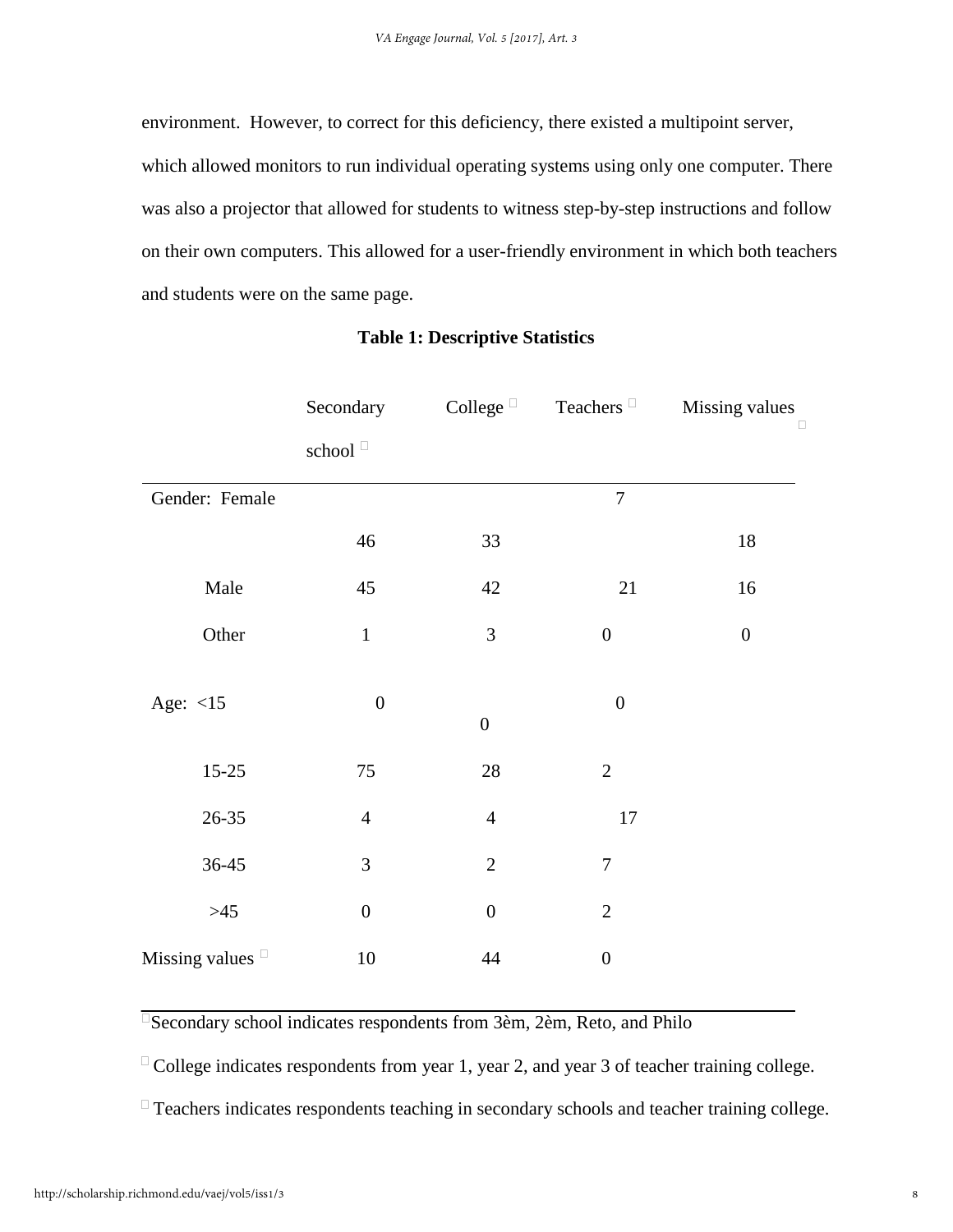The focus of our research analysis now shifts towards teaching tutorials. Students and teachers desired to learn and the trainings showed impressive improvements related to computer familiarity and literacy for novice users of technology. The improvements were seen through qualitative measures. Students were divided into different groups based on their knowledge and experience with the software and technologies that were being used. Many novice users quickly learned how to use the mouse and keyboard by the end of the training session.

#### V. Discussion

The level of understanding of the students and teachers who participated in the trainings ranged from having never used a computer to intermediate. For many participants, the training sessions were the first time they used a computer, yet many adapted to instructions surprisingly quickly. There was much discussion as to why such a disparity in level of computer familiarity existed and analyzed survey data should provide insights in this regard.

Many laptops were not working, some did not have chargers, and others had software that was inconsistent with what was running on the multi-point server. Participants who were using these laptops had a tough time comprehending the training material that was being taught. The students desired to spend more time on computers, but had to be cut short due to time and resource constraints. This issue compromised the level of knowledge that the participants could have gained from the training.

The students and teachers were extremely eager to learn from the tutorials. They actively engaged in the sessions, asked questions, listened intensively, and even helped one another when their peers had problems. Based on first hand observations of how eagerly and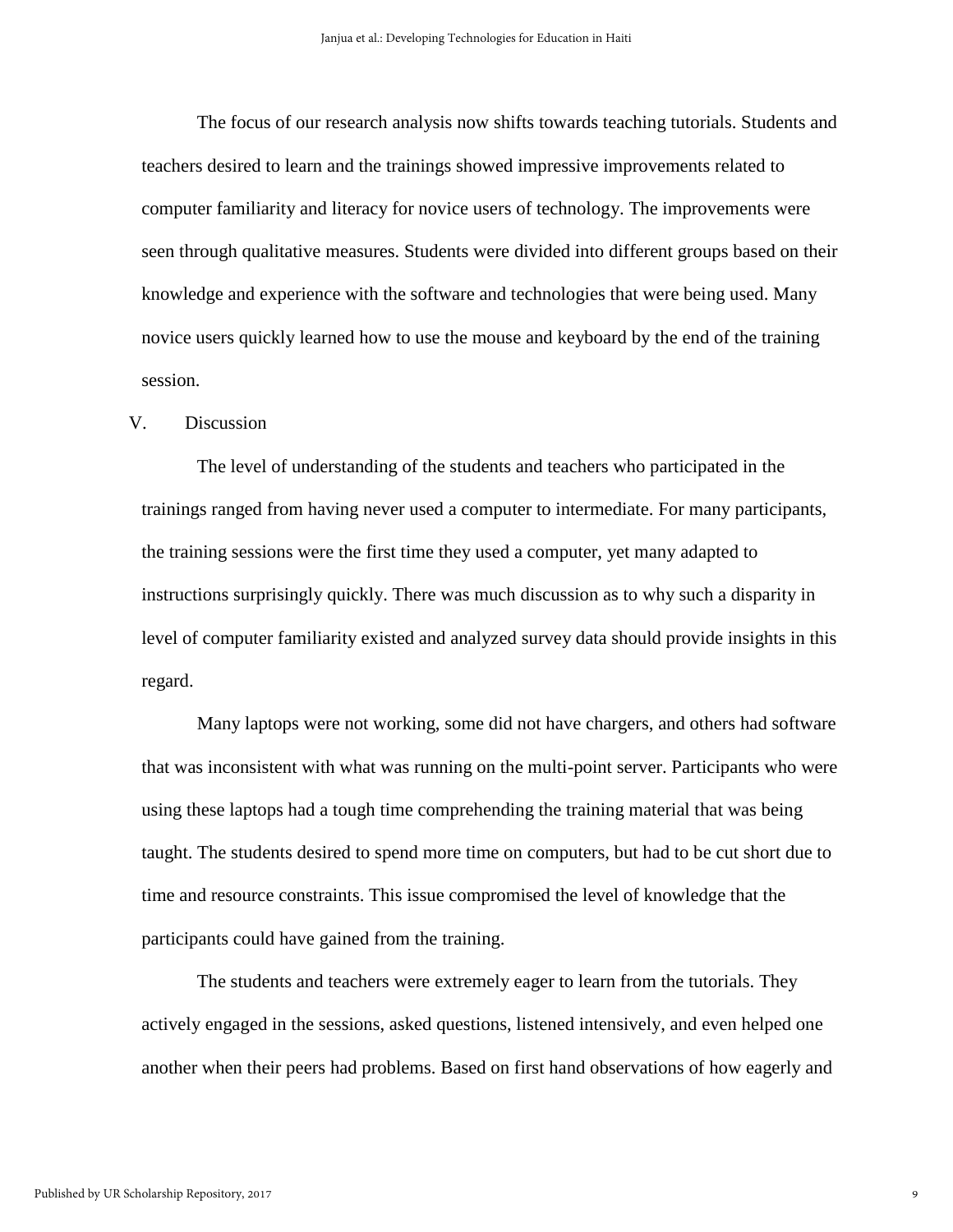quickly participants learned the basics of computer use, it was concluded that the students were not receiving sufficient lab time. The problem may also be related to not having a regular instructor to offer computer lessons. Furthermore, issues with non-working computers seemed to be a common problem in the computer labs.

The multipoint server and the projector were great additions. However, numerous challenges arose, such as problems with unstable electricity, different versions of Windows installed on laptops, and non-working computers/laptops. The electricity would go off in the middle of sessions resulting in a loss of valuable training time because every computer needed to be restarted. for future improvement, it may be beneficial to improve the lab layout, so that it is easier to walk between the rows of computers to assist the students. Although the current layout is to maximize the number of computers in the limited space, many times it was hard to reach students in the back and middle because there was no space to get into those areas. Effectiveness of training could also be improved if additional laptops are configured to have the same operating system and programs. This will allow students to have consistent learning experiences irrespective of the computer they choose to use during training. It would be beneficial to think about addressing power supply issues, as repeated power outages (2-3 per training session) caused disruptions while teaching. A possible solution could be solar power or additional generators while the lab is being operated. Next, although, the projector can be positioned to project on the wall, its location interferes with the instructor and prevents the use of two computers. Roof mounting the projector may spare these resources and make it easier for instructors and students to view presentations without interference.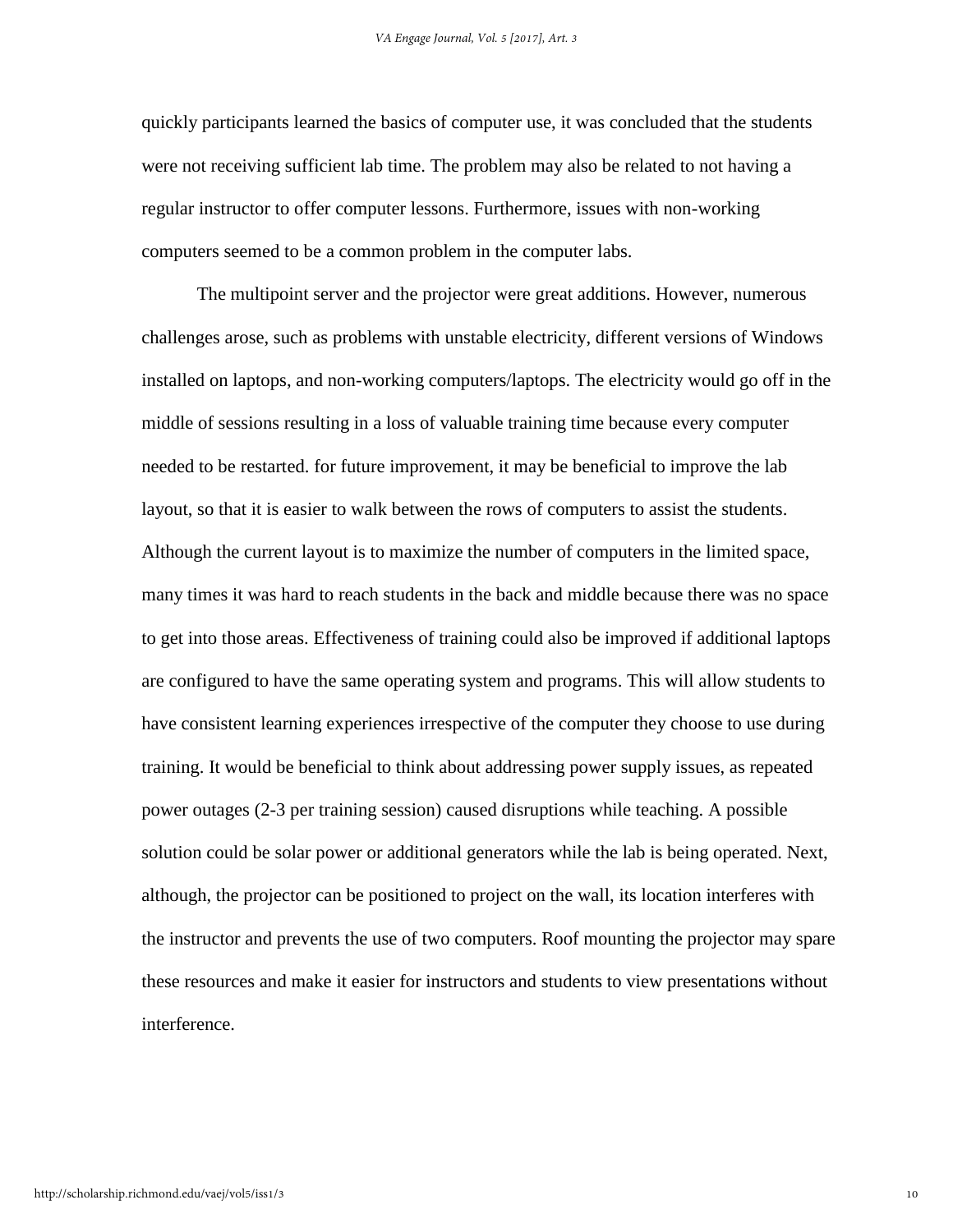ICTE can only help facilitate technological access, computer familiarity, and information literacy by allocating time for students to practice what they learn. If students have access to learning materials and are able to practice in the computer lab multiple times a week, then they can be a resource for teaching computer skills to other students and teachers. The qualitative results from the training sessions provide evidence for this hypothesis. In order for effective training solutions to be implemented there needs to be an investment in providing teachers with the correct instructions and knowledge related to ICTE. The tutorials were used for this purpose and it will be critical for the teachers and students to continue practicing the tutorials before new ones can be implemented. Investments such as the IIAB and COS will provide a more enhanced learning environment but the correct infrastructure has to be in place for the solutions to work effectively. This investment will allow for students to be surrounded by viable sources of knowledge, which will contribute in learning ICTE efficiently. The students are eager to learn and all they need is the opportunity to practice. The survey results will provide informative answers related to the ICTE solutions suitability, opinions related to the benefit of ICTE, and how ICTE can be used to improve a student's education. This can be done by gathering data related to weekly computer lab use by each student, number of computers used, problems noticed with hardware, and hours spent by teachers to provide training. It would also be beneficial to allow the students to take the survey again after a couple of weeks of training. This will show the improvements and opinions on ICTE.

### VI. Conclusion

This research aimed to understand and address the challenges faced by Haitian students and teachers related to computer literacy and familiarity. There were countless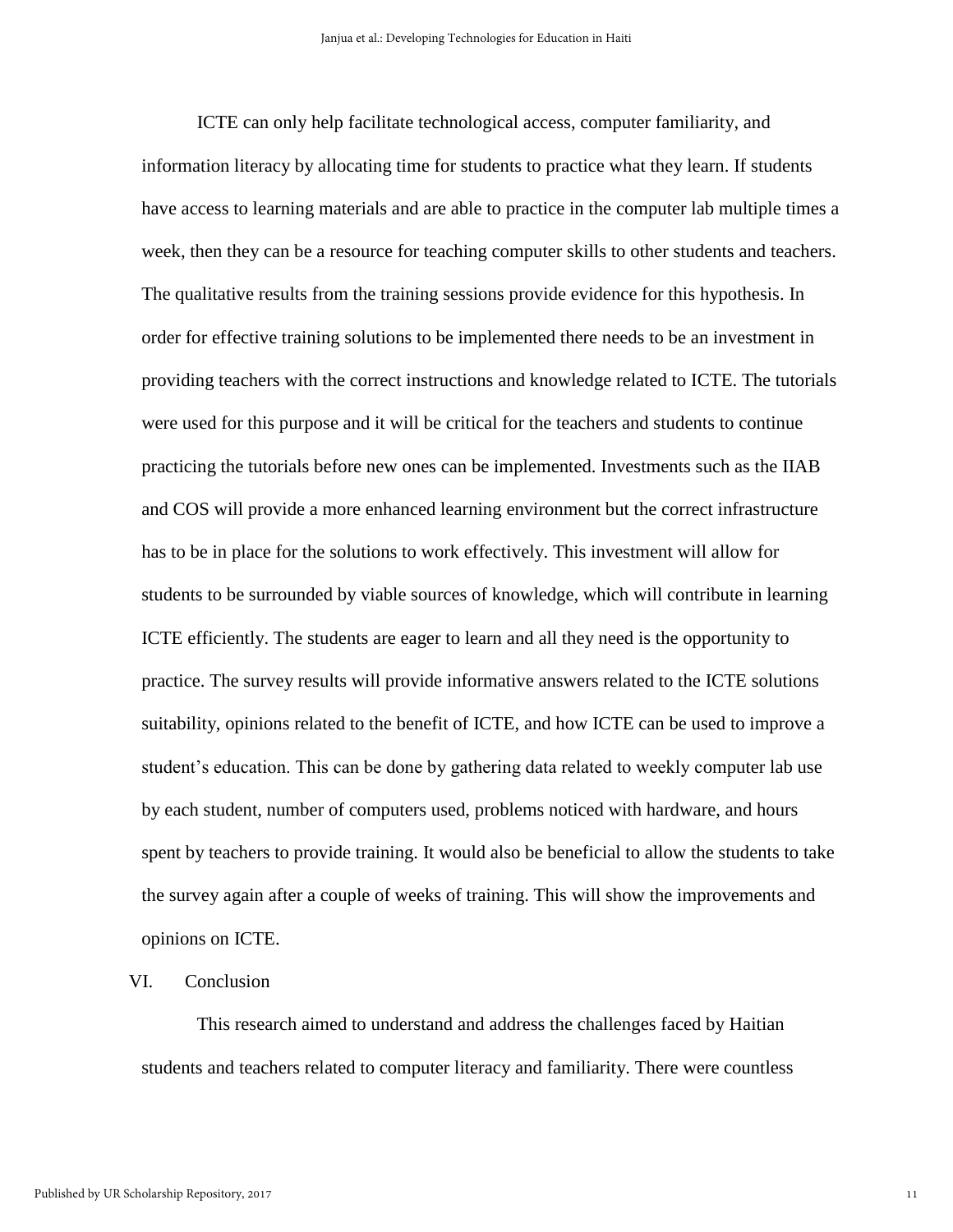obstacles faced by students and teachers on a daily basis. ICTE served as an enhancer for capabilities and a producer of opportunities, but found without proper infrastructure there cannot be long term progress. In order for Haiti to succeed, investment in technology must become a priority and the Internet has to become a commonality. The Haiti ICTE research project will continue to facilitate the basic technological skills needed for students and teachers to succeed.

Participating in this project provided an opportunity to develop solutions that empower young Haitians to move into the new age of technology. Developing a robust and fail-safe computing environment with Edubuntu operating system and IIAB was a challenging experience but an enriching one as well. Furthermore, an opportunity to travel to the Hinche province in Haiti to implement the computing solutions allowed first-hand experience of the technological challenges faced in the developing world. Learning research methods commonly used in the field of information systems, specifically the use of design science for addressing global challenges. provided useful experience for future ICTE endeavors. This research was a great opportunity to help young Haitians build their futures. Experiencing the need and thankfulness of the students and teachers created a further desire to continue with this aid.

It can be concluded that the main obstacles Haitians face are poverty and lack of infrastructure. ICTE provides a temporary fix but it is critical that developing countries such as Haiti invest in infrastructure that will allow for students to grow up in an environment surrounded by technology.